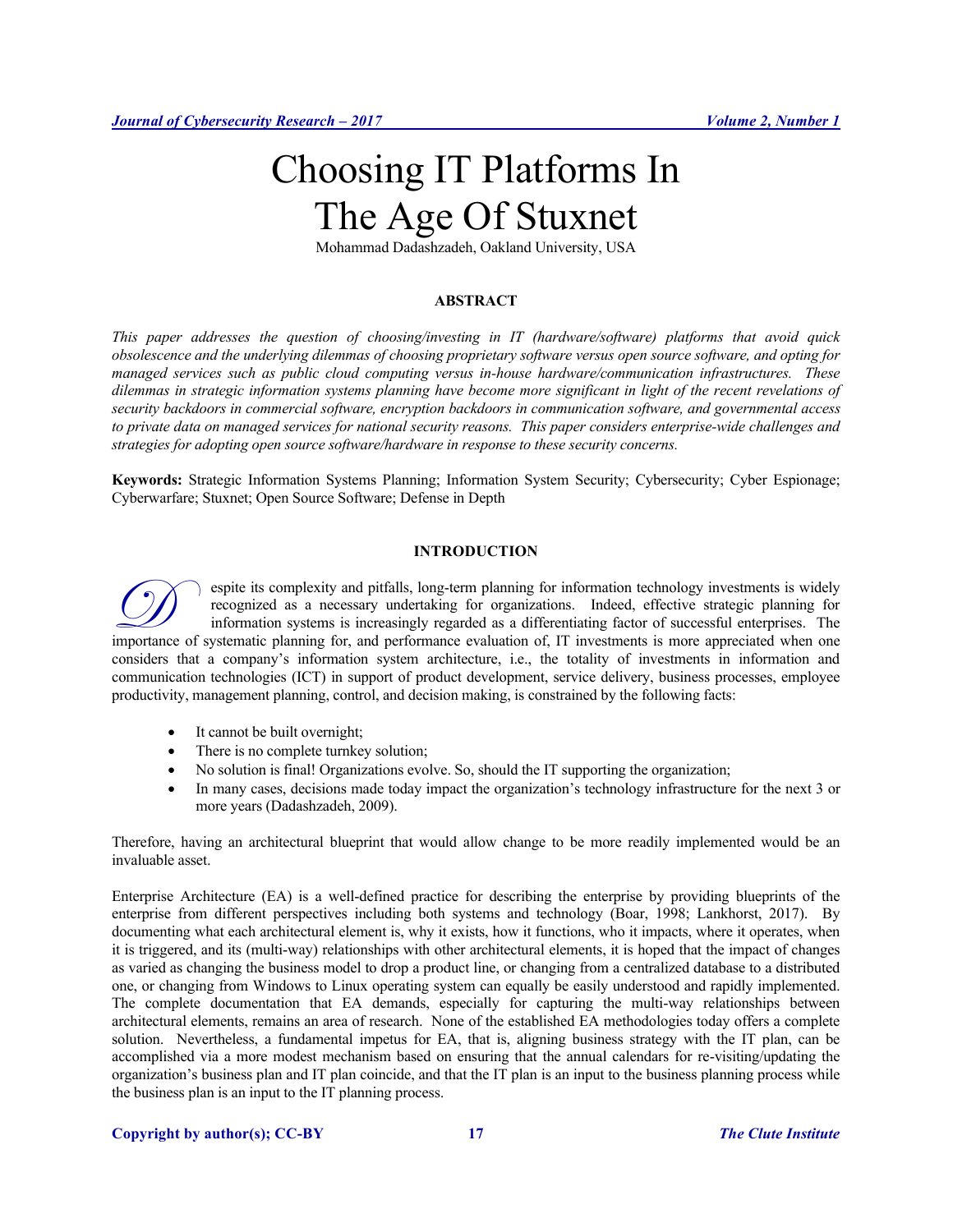Figure 1 presents such a conceptual model of alignment of business planning and IT planning (Dadashzadeh, 2009). The model depicts the inputs and outputs of the planning process emphasizing that while there are many established methodologies for IT planning, the output of each, i.e., organization's IT plan, must document the following deliverables: IT policies, objectives, and strategies; organizational information requirements; required application portfolio; consensus project ranking; and multi-year implementation schedule. And, that this collective output, i.e., organization's IT plan, becomes an input to the strategic business planning process which, in turn, defines *both* the desired future positions (such as core competencies, products/services, market share, etc.) the firm strives for *and* the strategic focus that IT should exercise in helping to realize them, as inputs to the IT planning process.

In a fundamental sense, the long-term plan for information technology investments, i.e., IT plan, guides the continuing development and sustainment of the application portfolio that supports the organization's product development, service delivery, business processes, employee productivity, management planning, control, and decision making, on a foundation built upon data integration and communication integration. This vision of the firm's information architecture is illustrated in Figure 2 (Dadashzadeh, 2009) where enterprise applications such as ERP (Enterprise Resource Planning), CRM (Customer Relationship Management), SCM (Supply Chain Management), and PLM (Product Lifecycle Management) span multiple application portfolio categories (such as TPS, MRS, and DSS) depicted.

Beyond the obvious challenges for the IT planning process in determining the organizational information requirements and needed application portfolios in support of the organization's strategic business plan, an important consideration is the choice of the IT hardware and software platforms to build and sustain the firm's information architecture upon. This paper addresses the dilemma of choosing/investing in IT platforms that avoid quick obsolescence and questions the soundness of long established strategies for doing so in an age of cyberwarfare as exemplified by the Stuxnet virus. The remainder of this paper is organized as follows. In the next section, we consider the dilemma of choosing IT platforms in the context of strategic planning for information systems. Following that, information system software vulnerabilities from the early malwares to today's weaponized codes are briefly reviewed. Next, we address the shortcomings of information security best practices and the ramifications on the dilemma of choosing and securing IT platforms. We conclude with summary and closing considerations.



**Figure 1.** Conceptual Model of Alignment of Business Planning and IT Planning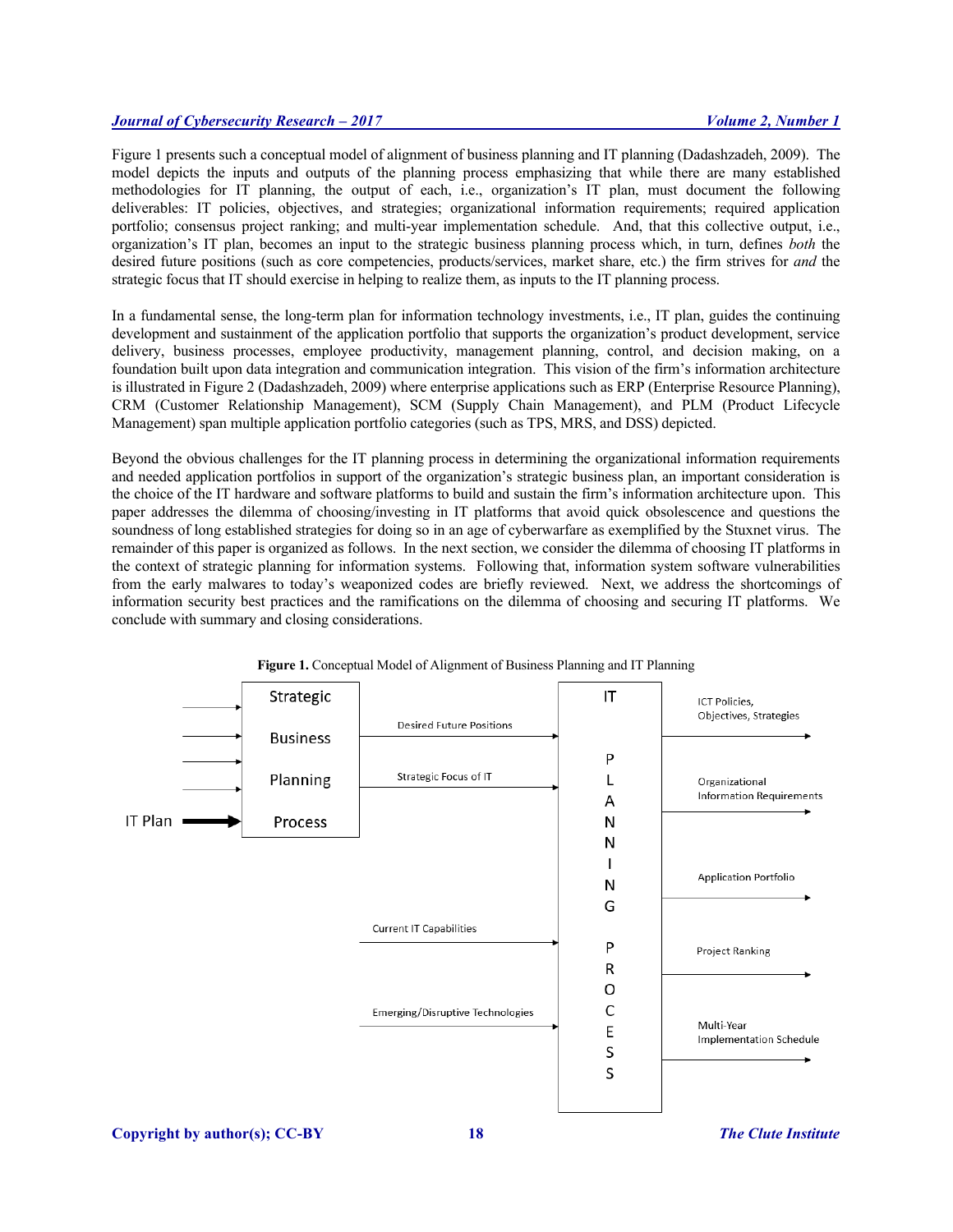

**Figure 2.** Information Architecture Vision for IT Investment Planning

## **CHOOSING IT PLATFORMS**

The relatively brief history of information technology has shown that no hardware or software platform can be permanent. Advances in technology will force organizations to upgrade frequently and at times abandon/discard existing technology to remain efficient and/or competitive. Software applications, in particular, have undergone expensive rewrites when batch applications were replaced with real-time ones which, in turn, were later re-written to operate in client-server fashion. With the advent of Internet, client-server applications needed to be re-written to become browserbased. And, soon thereafter, the urgency of enterprise application integration demanded yet another re-writing of software to operate using service oriented architecture. Therefore, since all hardware and software platforms sooner or later become obsolete, it is only realistic to choose IT platforms that avoid *quick* obsolescence.

IT platforms can avoid quick obsolescence when they provide maneuverability, that is, when they manifest many of the following attributes (Boar, 2001):

- Maintainability. The ease of maintaining the platform.
- Adaptability. The ease of changing the platform.
- Flexibility. The ability to grow or contract the platform as required.
- Portability. The ability to move components within the platform.
- Modularity. The ability to add, modify, or remove pieces of the platform.
- Scalability. The ability to scale the platform by dimensions of number of sites, users, transactions, usage volume, etc.
- Interoperability. The ability to work cooperatively with multiple heterogenous components.
- Open Standards. The compliance of the platform with open standards that would allow interoperability and integration.

A maneuverable platform affords the organization more time and smoother transition when abandoning a platform becomes unavoidable. Nevertheless, the importance of actively gathered intelligence on emerging/disruptive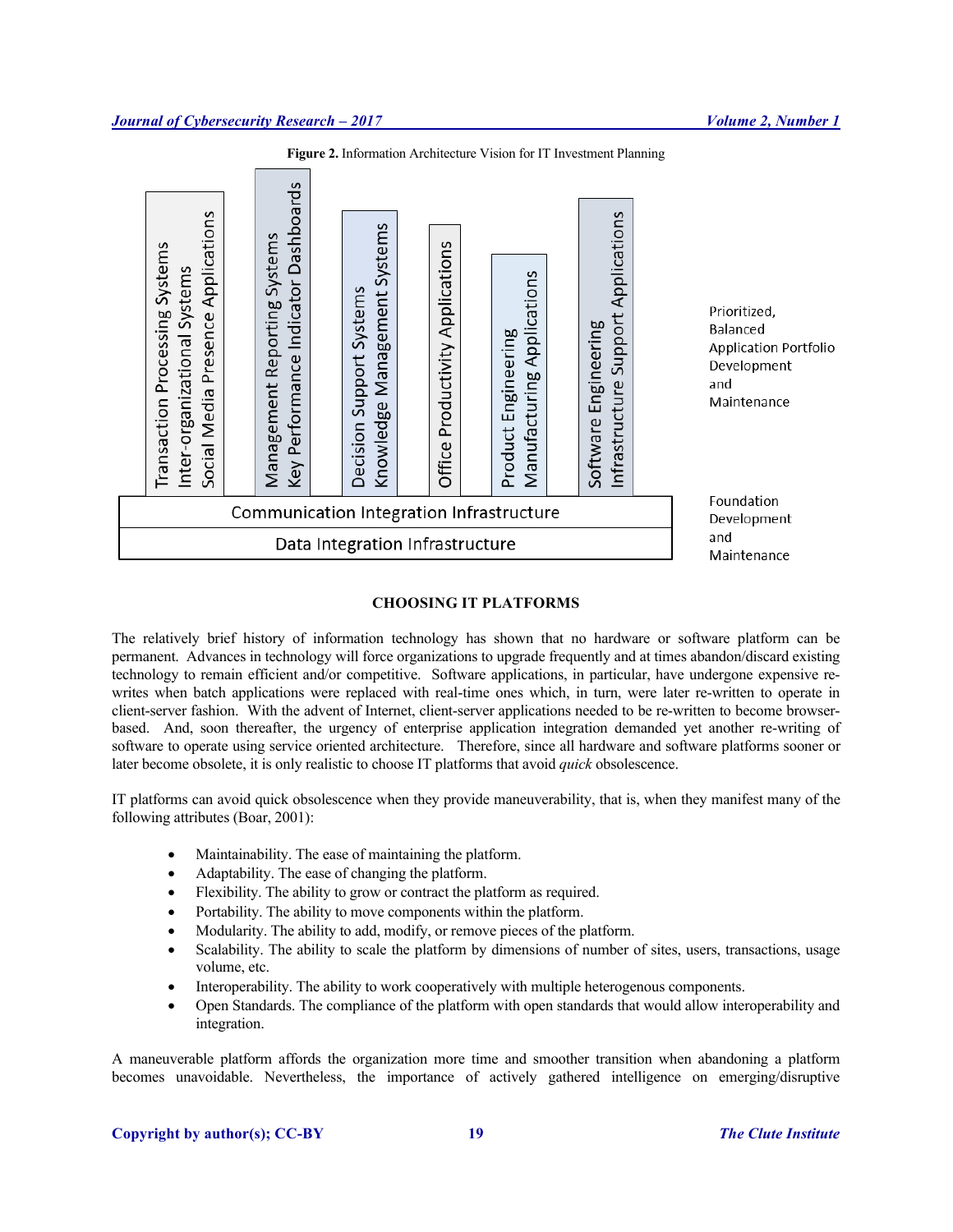technologies as an input to the IT planning process (see Figure 1) cannot be overstated as it infuses maneuverability in planning information technology investments for building/acquiring the needed application portfolio.

It should not be surprising that maneuverability is negatively correlated with the cost of change. The less maneuverable a platform is, the more costs incurred in maintaining or changing it. That is, in large part, why mainframes were abandoned in favor of network computing and why on-premises networks of servers and PC's are increasingly being abandoned for cloud computing. Although the shift to the time-shared model reflected in cloud computing appears to be a pendulum swing back to the days of time-shared mainframes, the outward similarity ignores the considerable maneuverability gains afforded by cloud computing. Indeed, the extent of use of managed services, including softwareas-a-service, to reduce the cost of IT operations support and maintenance to be able to budget for more growth initiatives is an important output of the IT planning process.

The ICT policies, objectives, and strategies output of the IT planning process (see Figure 1) formulate a variety of guidelines needed for managing the development and maintenance of the organization's information architecture. They include:

- Budgeting for IT (e.g., baseline or zero-based, centralized or charged back)
- Centralization versus decentralization of IT support/services
- Customized development versus off-the-shelf packages
- Outsourcing versus in-house development/maintenance
- IT project specification change control policies
- Managed services guidelines
- Hardware/software standardization policies
- End-user computing policies
- Bring-Your-Own-Device policies
- Social media usage policies
- Data privacy policies
- Information security policies
- Disaster recovery planning and accountability
- Guidelines for external audit of IT performance

Clearly, many of the above guidelines impact the choice of IT hardware and software platforms. Whether it is the choice of the standard laptop issued to the employees, or the mobile phone operating system standardized upon, or the wireless hardware infrastructure employed on premises, or the antivirus software deployed at each endpoint, maneuverability remains an appropriate measure of the right choice. Even important selection considerations for a hardware/software component such as viability of its vendor, its reliability, and its security are captured in the maintainability attribute of maneuverability. The less secure (or reliable) a hardware/software component is, the less maintainable it becomes, and thereby the less maneuverable it is. The interesting question that arises, which is addressed in the next section, is that under what circumstances the security attribute trumps all other considerations for maneuverability?

## **SOFTWARE SECURITY**

A very conservative estimate would place the number of bugs in most modern software at one per 1,000 lines of wellwritten source code (Perrin, 2010). Windows NT 3.1 was released in 1993 with 4.5 million source lines of code (SLOC). Using the conservative estimate of 1 bug per 1,000 SLOC, NT 3.1 had 4,500 security vulnerabilities. Security updates/patches help reduce the number of discovered bugs in software, but bug fixes are not immune to containing bugs. Some estimate that 10% of security patches actually introduce new vulnerabilities. The implications are especially disarming when one considers the rate at which most software grows in SLOC to add new features. As a case in point, the Windows NT-based operating system releases grew at an annual average rate of 4.5 million SLOC with Windows Server released in 2003 having 50 million SLOC.

Security vulnerabilities in software can be exploited to implant Trojan code (named after the wooden horse the Greeks used to infiltrate Troy) that is specifically designed to damage, disrupt, steal, or in general inflict some other "bad" or

#### **Copyright by author(s); CC-BY 20** *The Clute Institute*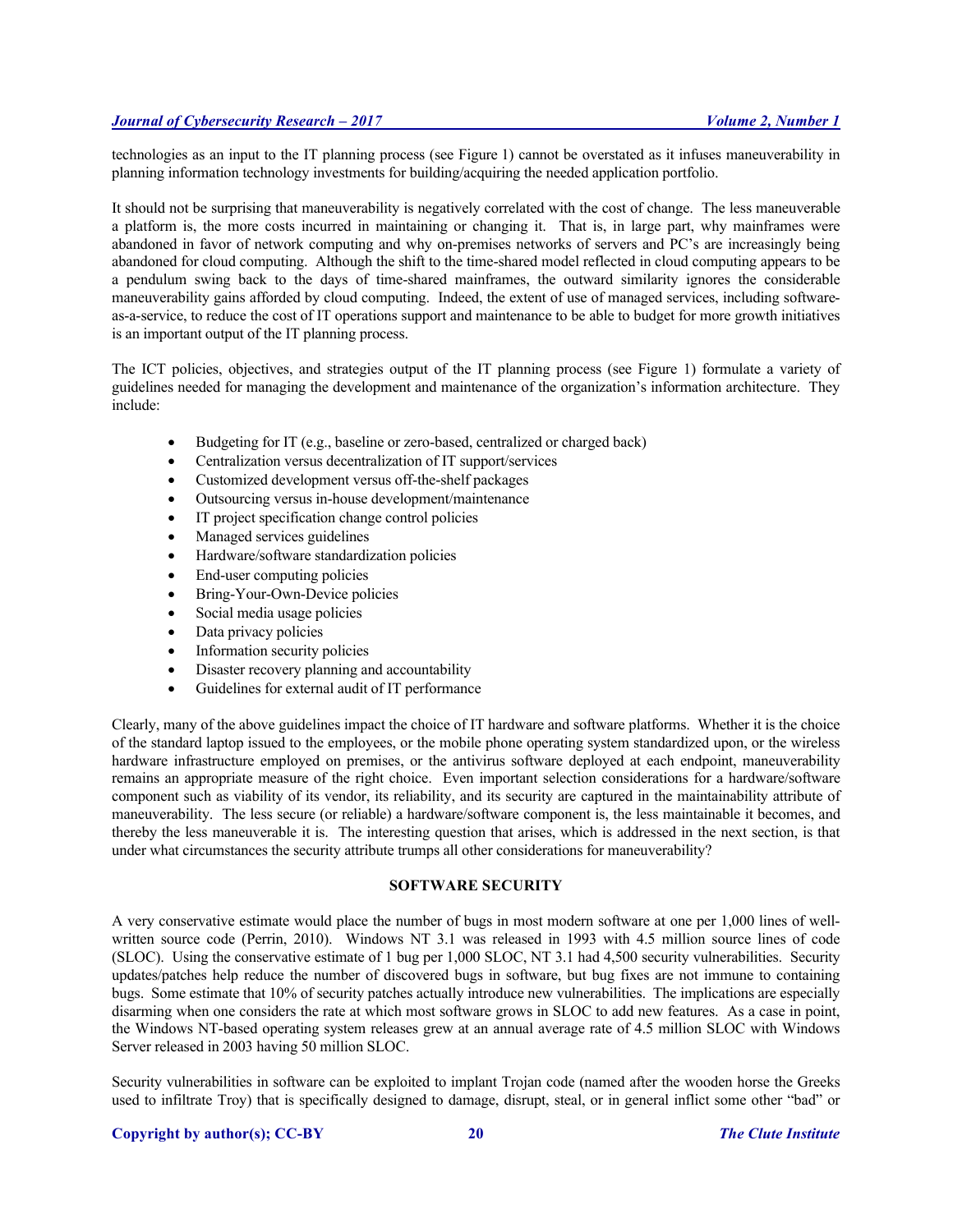illegitimate action on data, hosts, or networks (Cisco, 2017). Executing legitimate software infected with Trojan code allows it to utilize the authorization and access rights of the host software to achieve any number of attacks on the host and its accessible resources including creating backdoors giving malicious users/programs access to the system, or activating and spreading other malware such as viruses and worms. Although starting as a mere computing challenge to write self-replicating software, malware has grown to become a serious threat that no individual, or organization, or IT platform is immune from as the following highlights from the "timeline of computer viruses and worms" demonstrate (Wikipedia, 2017a).

In 1971, the concept of self-replicating software was demonstrated by the experimental "Creeper" program on DEC PDP-10 computers running the TENEX operating system and connected via the ARPANET. The first Trojan appeared in 1975 as a legitimate game on a multi-user UNIVAC. When executed by a user, it would surreptitiously copy itself to every directory the user had access to. It spread on the computer when users with overlapping directory permissions would discover the game and run it, and it spread "in the wild" to other UNIVACs when tapes were shared. In 1982, "Elk Cloner" became the first microcomputer virus, a boot sector virus, to spread in the wild. When an Apple II booted from an infected Apple DOS 3.3 floppy disk, a copy of the virus was placed in the computer's memory. When an uninfected disk was inserted into the computer, the entire DOS (including boot sector and Elk Cloner) would be copied to the disk, infecting it and allowing the virus to spread from disk to disk (Wikipedia, 2017b).

The term "computer virus" was coined in 1984 by Frederick Cohen as "a program that can 'infect' other programs by modifying them to include a possibly evolved copy of itself" (Cohen, 1987). He demonstrated a virus-like program on a VAX 11/750 minicomputer. In 1984, Ken Thompson described the modification of a C compiler that when used to compile the Unix operating system, would insert a backdoor into the login command (Wikipedia, 2017c). In his Turing Award Lecture, he asked "To what extent should one trust a statement that a program is free of Trojan horses?" and offered that "Perhaps it is more important to trust the people who wrote the software" (Thompson, 1984).

In 1986, the first IBM PC compatible virus epidemic was caused by the "Brain" (aka "Pakistani Flu") boot sector virus. Also in 1986, a working model of Virdem, the first file virus for the DOS operating system, that could replicate itself via addition of its code to executable DOS files in .COM format was presented to the Chaos Computer Club, an underground hacker forum, in Germany. The exponential proliferation of both boot sector and file viruses and their increasingly destructive payloads led to the emergence of the antivirus software industry and the continual "Race to Zero," which refers to the hacker challenge of developing zero-day exploits – malware that is so new that detection/protection against it does not exist yet. The "Cascade" virus, widespread in late 1980s and early 1990s, is notable for being first in using an encryption algorithm to avoid being detected. "Ghostball," discovered in 1989, was the first multipartite virus infecting both executable .COM files and boot sectors. The first known ransomware, AIDS Trojan, appeared in 1989 on several thousand floppy disks mailed to subscribers of PC Business World magazine and a World Health Organization AIDS conference mailing list (Wikipedia, 2017a).

The "Morris worm" or Internet worm, released in November 1988, infected DEC VAX and Sun machines running BSD Unix connected to the Internet. It became the first worm to spread extensively in the wild, gaining considerable mainstream news coverage, and eventually resulting in the first felony conviction under the U.S. Computer Fraud and Abuse Act. It worked, in part, by exploiting buffer overflow vulnerabilities in Unix. Known security vulnerabilities in the indexing software included as part of Microsoft's Internet Information Server (IIS) were exploited in August 2001 by the "Code Red II" worm that installed a backdoor to allow attacks. Interestingly, Microsoft had already released a security fix on June 18, 2001, "however not everyone had patched their servers, including Microsoft" (Wikipedia, 2017d). In 2003, the "SQL Slammer" worm exploited vulnerabilities in Microsoft SQL Server causing massive Internet access disruptions worldwide. In 2008, "Conficker" infected anywhere from 9 to 15 million Microsoft servers leading to Microsoft's setting "a bounty of \$250,000 for information leading to the capture of the worm's author(s)" (Wikipedia, 2017a). Although almost all advanced malware techniques used by Conficker were well known, its combined use of many made it unusually difficult to eradicate.

In many ways, the discovery of the "Stuxnet" virus in 2010 (Kushner, 2013) is a watershed event for software security and the strategic planning dilemma of choosing IT platforms. Stuxnet was designed to target Siemens Step7 software on computers attached to programmable logic controllers (PLCs) which allow the automation of electromechanical processes such as those used to control machinery on factory assembly lines, computerized prison doors, amusement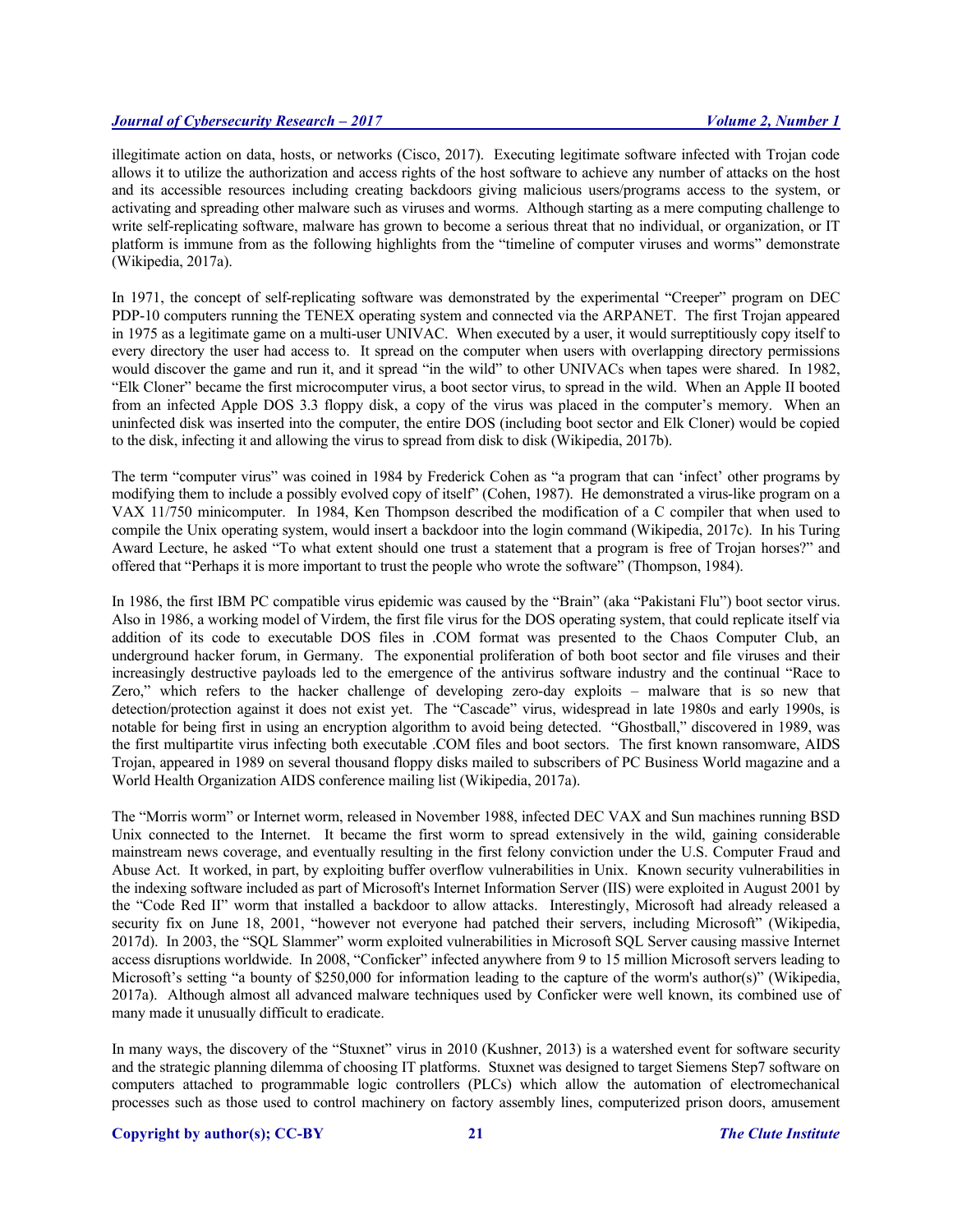rides, or centrifuges for separating nuclear material (Wikipedia, 2017e). Stuxnet would introduce an infected rootkit to the PLC and Step7 software, modifying programs and giving unexpected commands to the PLC while returning normal operation feedback values to users. Reportedly, one fifth of Iran's fast-spinning nuclear centrifuges in Natanz plant were ruined in this manner. Several facts regarding Stuxnet are especially noteworthy (Sanger, 2012; Zetter, 2014):

- It "was signed by a digital certificate to make it appear that it had come from a reliable company" (Kushner, 2013).
- It used 20 zero-day exploits including two vulnerabilities having to do with privilege escalation that allowed Stuxnet "to gain system-level privileges even when computers had been thoroughly locked down" (Kushner, 2013).
- The Windows shared print-spooler vulnerability used by Stuxnet to spread in networks with shared printers (Kushner, 2013), was in fact publicly discussed in April 2009, but remained unpatched by Microsoft until September 2010.
- In 2007, a virtual replica of Natanz plant was built at American National Laboratories allegedly to test Stuxnet prior to its release.

The above facts combined with other revelations have led many experts to believe that Stuxnet was an American cyberweapon built to sabotage Iran's nuclear program in what would appear as a series of unfortunate accidents (Wikipedia, 2017e). As such, the apparent accommodation of software companies to supply digital certificates or not patch known vulnerabilities for Stuxnet usage should be considered a natural expectation/duty in support of the country's national security interests. Indeed, the subsequent discovery of "Duqu," a worm thought to be related to the Stuxnet, in 2011, and "Flame," a modular computer malware 20 times more complicated than Stuxnet used for targeted cyber espionage, in 2012, have made Ken Thompson's 1983 Turing Award Lecture on *Reflections on Trusting Trust* eerily relevant today. Can you trust code that you did not totally create yourself?

Governments' single-minded obsession to weaponize software and surveil all communication in the interest of cybersecurity come with the price of leaving software vulnerable to hacking and our privacy open to unlawful surveillance. Therefore, it was not surprising when in 2012, U.S. corporation Chevron admitted that Stuxnet had invaded its machines. Or, when in May 2017, the ransomware "WannaCry," utilizing hacking tools designed by the Equation Group, a group that is widely suspected of being tied to the U.S. National Security Agency (NSA), held PCs at Telefonica in Spain and NHS Hospitals in England hostage.

Edward Snowden's revelations about NSA's successful efforts to obtain virtually unchecked surveillance power included (Franceschi-Bicchierai, 2014; Greenwald, 2014):

- Secret court orders allow NSA to sweep up Americans' phone records;
- NSA's data collection program named PRISM collects Internet communications from at least 9 major U.S. Internet companies;
- Britain's version of the NSA taps fiber optic cables around the world;
- NSA spies on foreign countries and world leaders;
- NSA's XKeyscore program allows analysts to mine "nearly everything a typical user does on the Internet" by filling in a simple on-screen form giving only a broad justification for the search with no further review;
- NSA's efforts to crack encryption and undermine Internet security;
- NSA's Advanced Network Technology (ANT) catalog of devices for cyber surveillance in support of its elite hacking team named Tailored Access Operations (TAO);
- NSA cracks Google and Yahoo data center links;
- NSA collects text messages;
- NSA intercepts all phone calls in two countries (Franceschi-Bicchierai, 2014).

As impressive as the above list of achievements is, it is NSA's cooperative agreements and "tailored solutions" with IT companies that give it the proverbial competitive edge (Harris, 2015). NSA helps companies find weaknesses in their products. In return, it asks them not to fix some of those. Those vulnerabilities are then utilized by teams such as the Equation Group to create hacking tools for spying or attacking foreign governments that install the products in their

#### **Copyright by author(s); CC-BY 22** *The Clute Institute*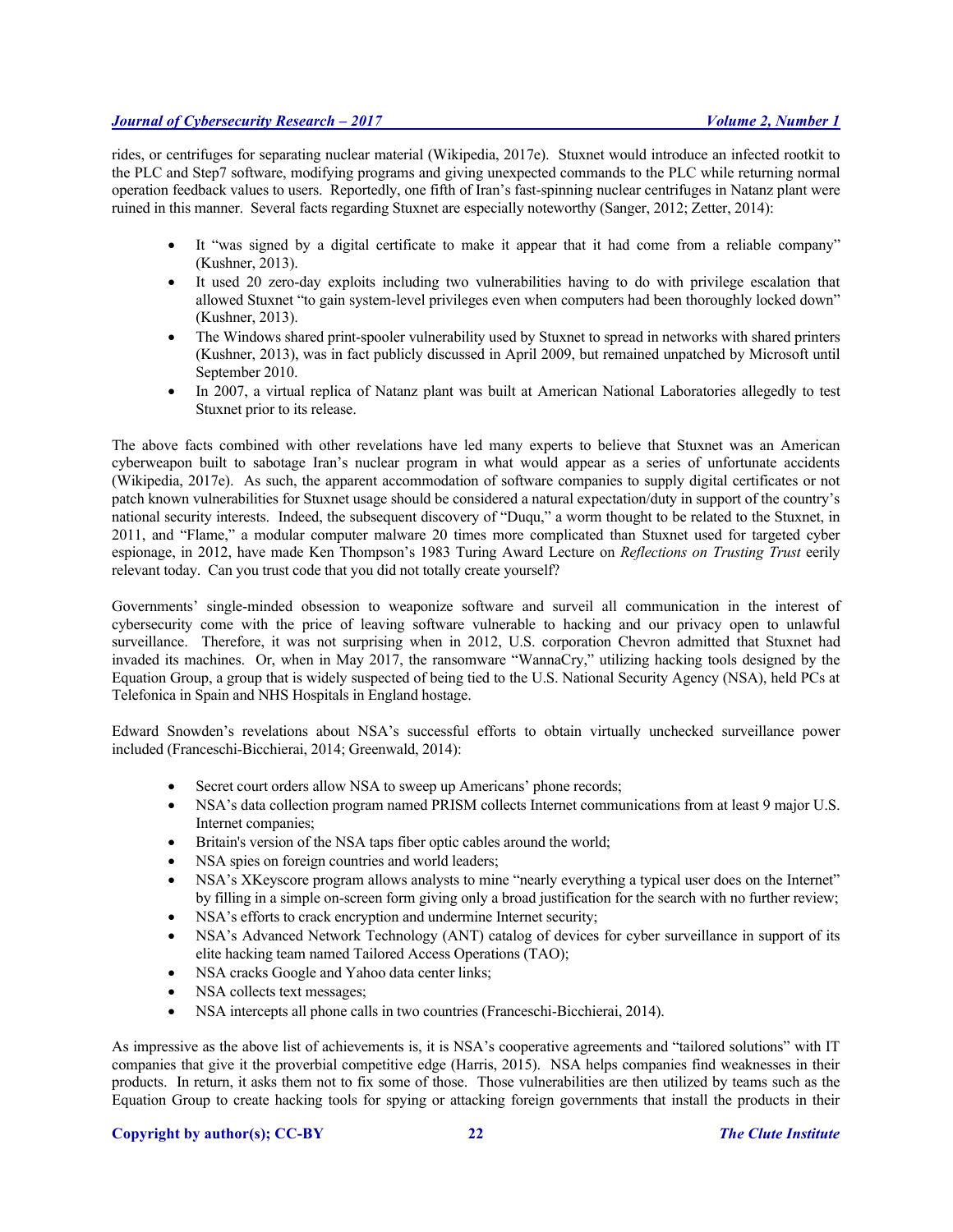intelligence agencies, their militaries, and their critical infrastructure. In 2015, "Kaspersky Lab's research findings on another highly sophisticated espionage platform created by the Equation Group, noted that the group had used two of the same zero-day attacks used by Stuxnet *before* they were used in Stuxnet, and their use in both programs was similar" (Wikipedia, 2017e), leading the researchers to conclude that "the Equation Group and the Stuxnet developers are either the same or working closely together" (Kaspersky Lab, 2015).

Of course, backdoors and unpatched security vulnerabilities could also be used by hackers. The 2016 release of hacking tools attributed to NSA's Equation Group by the Shadow Brokers, a hacker group leaking the information, made several exploits including one named EthernalBlue (using a Windows server message block vulnerability) available on the Internet. Both the "WannaCry" ransomware of May 2017 and its improved, more lethal version, the "Petya" ransomware released in June 2017 took full advantage of the availability of EthernalBlue. NSA, of course, does not acknowledge that its tools are used in these attacks, nevertheless pressure is increasing on it to help the world defend against the weapons it continues to disavow.

Given this new age of cyber espionage, when unpatched security flaws and even Trojan codes may be lurking in system software such as an operating system, or in application software such as an accounting package, under what circumstances should the concern for security vulnerability trump all other merits of an otherwise highly maneuverable platform? The simplest answer is perhaps the organization's risk of, and recovery cost from, becoming a target of industrial or military espionage. The greater the risk of being a candidate for targeted espionage, the greater should be the weight of favoring a more secure, albeit less maneuverable platform. And, based on the fundamental observation that "you cannot trust code that you did not totally create yourself," open source software becomes the alternative to choose.

# **SECURING IT PLATFORMS**

Open source software (such as Linux) is considered more secure than its closed source counterparts (such as Windows) for several reasons:

- Open source software (OSS) is available for inspection and can be audited when its security is in doubt.
- Although not necessarily better engineered or bug-free, open source software can be checked without blindly trusting the people who wrote the software.
- Open source software allows anyone to fix/patch broken code while closed source software can only be patched when the vendor chooses to do so.
- Over time, open source software becomes more secure since more software developers are inspecting, testing, fixing, and verifying the code.

Therefore, if securing the IT platform is important, an organization can invest in the resources necessary to verify open source software before deploying it.

Although, building the organization's information architecture (see Figure 2) *entirely* on open source software may not be feasible, critical infrastructure pieces are available as open source. These include: operating systems for servers, desktops, and mobile devices; web browsers; web servers; database management systems; programming language compilers; domain name system (DNS) servers; networking router operating systems (firmware); and encryption software for secure communications and digital signatures. Having a verified, secure open source software infrastructure in place allows greater confidence in information security best practices that still must be employed. The layered security practices (Conklin, 2016), for example, assume that any single defense may be flawed, and thus an aggregate of different types of defenses should be used to cover the gaps in the others' protective capabilities. Layered security is not about redundancy, but instead it is about multiple types of security measures, each protecting against a different attack vector. In the layered approach to security, firewalls, intrusion detection systems, malware scanners, encryption, strong passwords, and security auditing procedures can each serve to protect the IT resources in ways the others cannot.

Layered security is one component of a defense-in-depth strategy that acknowledges achieving total, complete security is not possible. Instead, the various technological components of a layered security defense should be in place to hinder the progress of a threat until it ceases to threaten or some other, perhaps non-technological measures can be brought forth to

#### **Copyright by author(s); CC-BY 23** *The Clute Institute*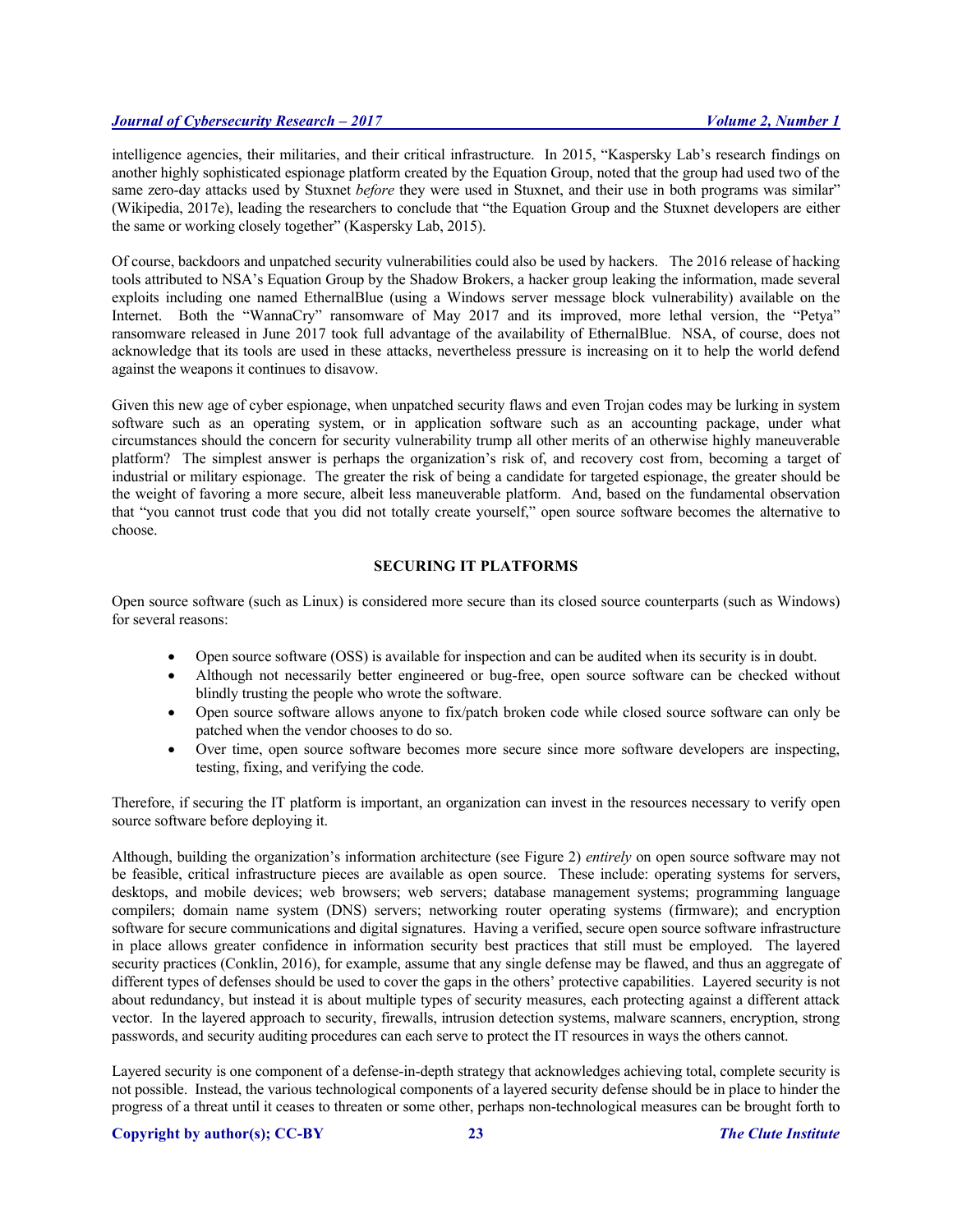neutralize/eradicate it. Defense-in-depth is a comprehensive security strategy approach that addresses the variety of elements that need to be in place (including multiple layers of security) to protect against known and emerging threats. These elements include (Department of Homeland Security, 2016):

- Risk Management Program Identifying threats, characterizing risks, maintaining asset inventory, change management
- Cybersecurity Architecture Standards, policies, procedures
- Physical Security Access control to server rooms, escorting visitors, barriers, locking control panels and cabling, remote site video monitoring and logging
- Network Architecture Demilitarized zones, virtual LANs
- Network Perimeter Security Firewalls, one-way diodes, remote access authentication, jump servers, intrusion detection and prevention system
- Host Security Computer hardening, authentication and authorization control, patch and vulnerability management, endpoint security protection
- Device Security Device hardening, protecting the actual hardware, controllers, drives, motors, valves, and other automation and control devices
- Software Development Security Specification control, design review, code review and walk-through, application/acceptance testing review, and maintenance/change management
- Security Monitoring and Analytics Intrusion detection systems, security audit logging, security incident and event monitoring, security analytics, user behavior analytics
- Vendor Management Supply chain management, managed services/outsourcing, cloud services usage management
- Human Factor Management Policies, procedures, training and awareness

Defense-in-depth is thus a holistic approach that employs an organization's available resources to provide effective layers of cybersecurity threat identification, prevention, monitoring, detection, protection, and recovery for all assets. A robust defense-in-depth strategy begins proactively by formulating policies and procedures, training individuals for security awareness and accountability and with the know-how to do their jobs securely, identifying threats and assessing risks, developing a comprehensive inventory of assets, applying security controls based on asset priority, deploying effective countermeasures to manage vulnerabilities, enforcing incident reporting and response, and incorporating lessons learned throughout the process.

It is important to emphasize that using open source software combined with implementing a defense-in-depth security strategy cannot protect against all vulnerabilities and weaknesses in securing IT platforms. Nevertheless, they provide the organization with a fighting chance against emerging threats of an intrusion by malicious actors (insiders as well as outsiders) on the organization's information architecture using computer-based exploits. Perhaps, a measure of paranoia is the key to success in security and an appropriate acid test for your security strategy by remembering that:

- "You cannot trust code that you did not totally create yourself" (Thompson, 1984).
- You cannot trust executable code on any platform that you did not compile yourself.
- You cannot trust open source software that you compiled with a closed source compiler.
- You cannot trust hardware/software installations/changes/upgrades that you did not perform yourself.
- You cannot trust hardware devices with firmware that you did not write/compile yourself.
- You cannot trust any piece of hardware to be free from tampering introduced in the supply chain to subvert it.
- You cannot trust software alone to create security solutions that cannot be undermined by the underlying hardware.

In short, when it comes to securing IT platforms in the age of Stuxnet and cyber espionage, it is time to re-think the truism of *trust but verify*. Indeed, as difficult as it may be, one must heed the advice of Cheswick and Bellovin (1994) that "any program, no matter how innocuous it seems, can harbor security holes. We thus have a firm belief that everything is guilty until proven innocent."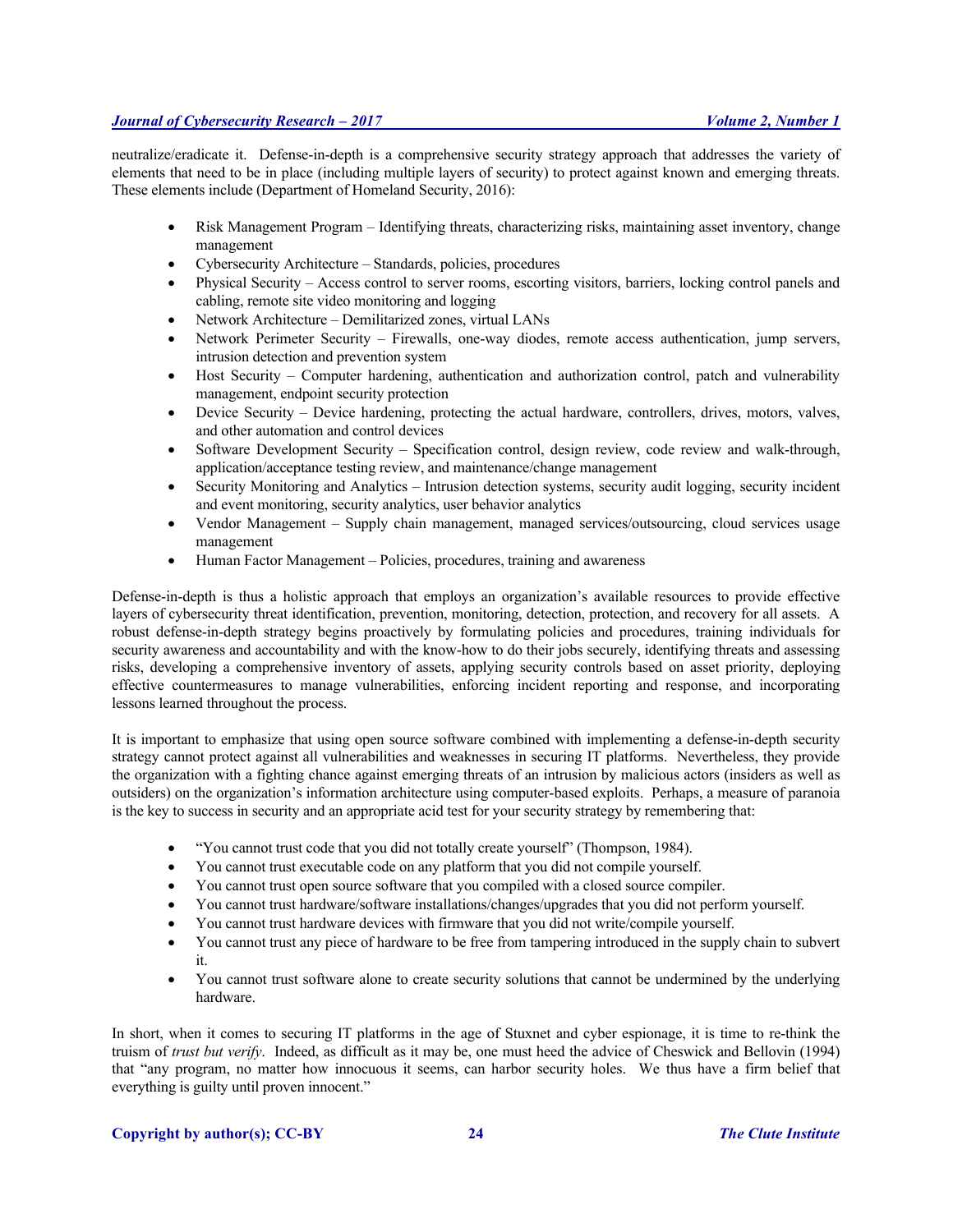# **CONCLUSION**

The discovery of the Stuxnet virus in 2010 brought to the limelight the new age of cyberwarfare and weaponized code. Revelations that trusted software companies like Microsoft would leave some zero-day vulnerabilities unpatched to accommodate national security agencies to build hacking tools for spying or attacking foreign governments that had installed their "trusted" products in their intelligence agencies, their militaries, and their critical infrastructure (Harris, 2014), foretold unintended consequences in exposing all of us to criminal hacking and ransomware. Governments' efforts to invade our privacy in the name of cybersecurity and to undermine encryption standards and digital certificates are making the Internet less secure, and all of us much more vulnerable to unlawful surveillance. In such an environment, building an organization's information architecture on hardware/software platforms from "trusted" vendors should no longer be considered as maintainable or as maneuverable as before, and open source platforms that allow verification would present the more judicious choice.

Open source software is by no means a panacea. Verification is expensive but one retains more control and there will be less costly surprises. However, not only open source software must be verified, but it must also be compiled with an open source compiler that, in turn, should be verified before the resulting executable code can be trusted. And, since the ability to infect hard drive firmware by reprogramming it and creating hidden sectors (for persistent data storage) that survive disk formatting and operating system re-install has been proven by the Equation Group (Kaspersky Lab, 2015), proprietary firmware in any hardware device (including routers) becomes a security risk and must be replaced with an open source version that can be verified. Unfortunately, backdoors and Trojan code are not limited to software (Karri, Rajendran, Rosenfeld, & Tehranipoor, 2010). It has been shown that hardware can be tampered with in the supply chain to surreptitiously collect and ultimately exfiltrate data (Payton, 2017), and that backdoors can be fabricated into the silicon chip design (Skorobogatov & Woods, 2012). Therefore, open source software combined with a comprehensive defense-in-depth security strategy would be needed for securing IT platforms.

The age of Stuxnet, however, has given rise to a much bigger concern than a re-thinking of maneuverable IT hardware and software platforms that avoid quick obsolescence. Despite its made for movie allure, cyberwarfare risks causing catastrophe. Today's nuclear missile command-and-control systems must contend with backdoors in silicon, corrupted firmware, Trojan code, and all the other tools of cyberwarfare (Schlosser, 2013). In a recent paper, Andrew Flutter (2016) suggests that "a nuclear command-and-control system might be hacked to gather intelligence about the system," to shut it down, to spoof it, to mislead it, or to cause it to launch a missile. Could a foreign agent launch another country's missiles against a third country? Could false early warning data corrupted by hackers set off the launch of a nuclear missile? These are the unintended consequences of cyberwarfare that are, unfortunately, likely to be addressed only after a catastrophe. It is high time we debated the unintended consequences of governments' single-minded obsession to weaponize software or to invade our privacy in the name of cybersecurity – even if it may only be posthumously.

# **AUTHOR BIOGRAPHY**

**Mohammad Dadashzadeh** is a professor of Management Information Systems at Oakland University in Rochester, Michigan. His interest in software security can be traced back to unlocking copy protection schemes of cassette-based programs on Radio Shack TRS-80 Microcomputer. He is a co-author of Iranian Standard Code for Information Interchange and a co-founder of Sinasoft. Although computer programming remains a protected hobby, Dr. Dadashzadeh's education, research, and consulting have emphasized enterprise-wide data integration and strategic IT planning. He has served as the editor-in-chief of *Journal of Database Management* and more than 6,000 people have attended his professional training seminars worldwide.

#### **REFERENCES**

Boar, B. (1998). *Constructing blueprints for enterprise IT architectures.* New York, NY: Wiley.

Boar, B. (2001). *The art of strategic planning for information technology.* New York, NY: Wiley.

Cheswick, W.R., & Bellovin, S.M. (1994). *Firewalls and internet security.* Boston, MA: Addison-Wesley.

Cisco. (2017). What is the difference: Viruses, worms, trojans, and bots? Retrieved 07/01/2017 from

http://www.cisco.com/c/en/us/about/security-center/virus-differences.html

Cohen, F. (1987). Computer viruses: Theory and experiments. *Computers & Security, 6*(1), 22-35.

**Copyright by author(s); CC-BY 25** *The Clute Institute*